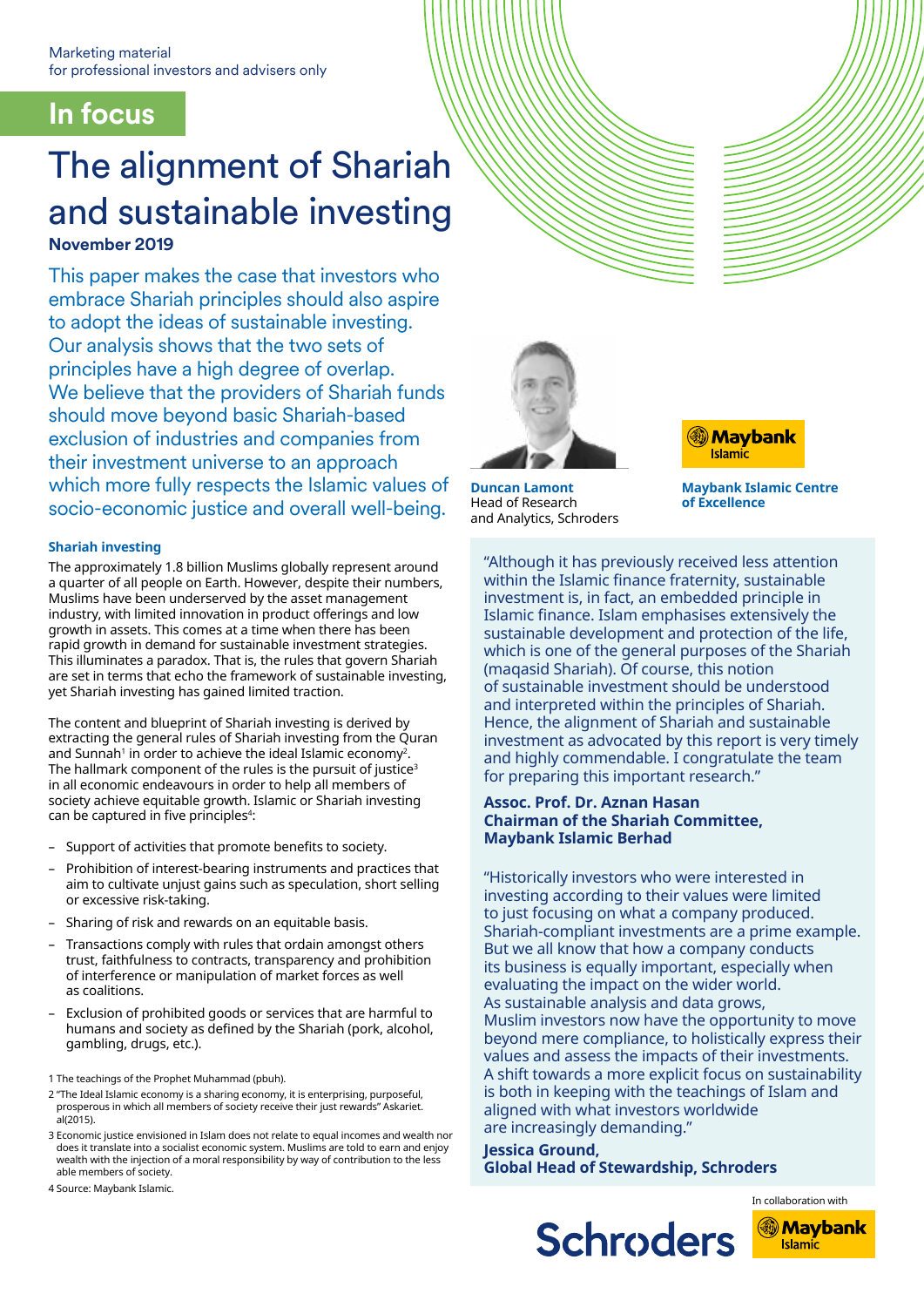## **Development of Shariah investment funds**

Traditional Shariah fund offerings exclude companies which do not comply with Shariah principles. Typically a listed company with up to 5% of its revenues from non-Halal activities is tolerable for investment purposes. These activities include alcohol, gambling, adult entertainment and non-Shariah-compliant finance. The prohibition of interest, or riba, under Shariah law means that companies which exceed prescribed limits on the portfolio of debt or cash are also not permitted. Environmental impact is not normally a consideration. Appendix 1 sets out a comprehensive list of common criteria and maps them against issues pertinent to sustainable investing.

The impact of these exclusions on the investable universe is considerable. Over 60% of the companies in the Dow Jones Global index fail one or more of the Shariah criteria used to construct the Dow Jones Islamic Market World index (DJ Islamic World). There are 6,904 constituents in the Dow Jones Global index and 2,639 in the DJ Islamic World.

Despite the large potential investor base, the Shariah-compliant investment space has struggled to gain traction. As of June 2019, there remained only \$3 billion invested globally in Shariah global equity funds, according to our analysis of data from Broadridge (Figure 1). In addition, the majority of Shariah funds have struggled to achieve scale – in 2017, 69% of funds had assets under management of less than \$25 million, according to the Islamic Financial Services Board<sup>s</sup>. Furthermore, despite being a relatively immature market, which would normally be expected to grow faster, assets under management in the Shariah sector have been growing more slowly than those invested in the broader equity market. In relative terms, it has been falling further out of favour.

5 Islamic Financial Services Industry Stability Report 2018.

## **Figure 1: The Shariah universe is small and growing slowly** Global equities, \$ billion assets under management



 $0.0$ 0.5 1.0 1.5 2.0  $2.5$ 3.0 3.5 2007 2008 2009 2010 2011 2012 2013 2014 2015 2016 2017 2018 2019 +4.3% a year

#### Global Shariah equities, \$ billion assets under management

Source: Broadridge, as at July 2019.

# **A brief history of sustainable investing**

Sustainable or responsible investment has existed for as long as investing has existed. For example, as long ago as the 18th century, the Quakers (a group of religious movements, which grew out of Christianity but now incorporates aspects of other faiths and religions (formally known as the Religious Society of Friends), barred its members from buying or selling slaves, even though it was commonplace at the time. Also, in his sermon on "The use of money" in 1750, John Wesley, the founder of the Methodist church, set out his principles on how individuals should manage their relationship with money, specifically calling for more responsible behaviour<sup>6</sup>. For example, he called for the avoidance of any pursuit of money which would hurt the wealth or health of one's neighbour. Pawn broking and the sale of alcohol (other than for medical reasons) were also specifically ruled out. He furthermore argued against engaging in business practices which could harm others, such as selling goods below market price to drive them out of business.

The industry has evolved considerably from those early days. Religion often helped set the tone for prohibited activities – for example, alcohol and gambling have both come under fire at times.

Over time, sustainable investing grew out of its religious roots, gaining wider acceptance and tackling a broader range of issues. In the second half of the 20th century, environmental considerations started to grow in prominence. The negative consequences of human activity on our environment have received particular attention, a focus which has intensified more recently.

As the fund management industry grew, activists recognised the opportunity that shareholders had to influence corporate behaviour. Between the 1970s and 90s for instance, pressure on fund managers to avoid investing in companies operating in South Africa is held up as one of the factors that ended apartheid.

Initially, exclusionary approaches dominated, as is currently the case for Shariah investments. However, in recent years, investors have increasingly taken more integrated approaches. In these, more traditional investment strategies enhance their stock evaluation process by specifically incorporating sustainability considerations, as opposed to them residing solely in a stand-alone strategy. It has moved from the side-lines to being a component of many mainstream strategies.

For more information, see A short history of responsible [investing](https://www.schroders.com/en/insights/global-investor-study/a-short-history-of-responsible-investing-300-0001/), Schroders, November 2016 or [The origins of socially](https://www.thebalance.com/a-short-history-of-socially-responsible-investing-3025578)  [responsible investing](https://www.thebalance.com/a-short-history-of-socially-responsible-investing-3025578), The Balance, June 2019.

6 [Sermon 50: The use of Money,](https://www.whdl.org/sites/default/files/publications/EN_John_Wesley_050_use_of_money.pdf) John Wesley, 1750.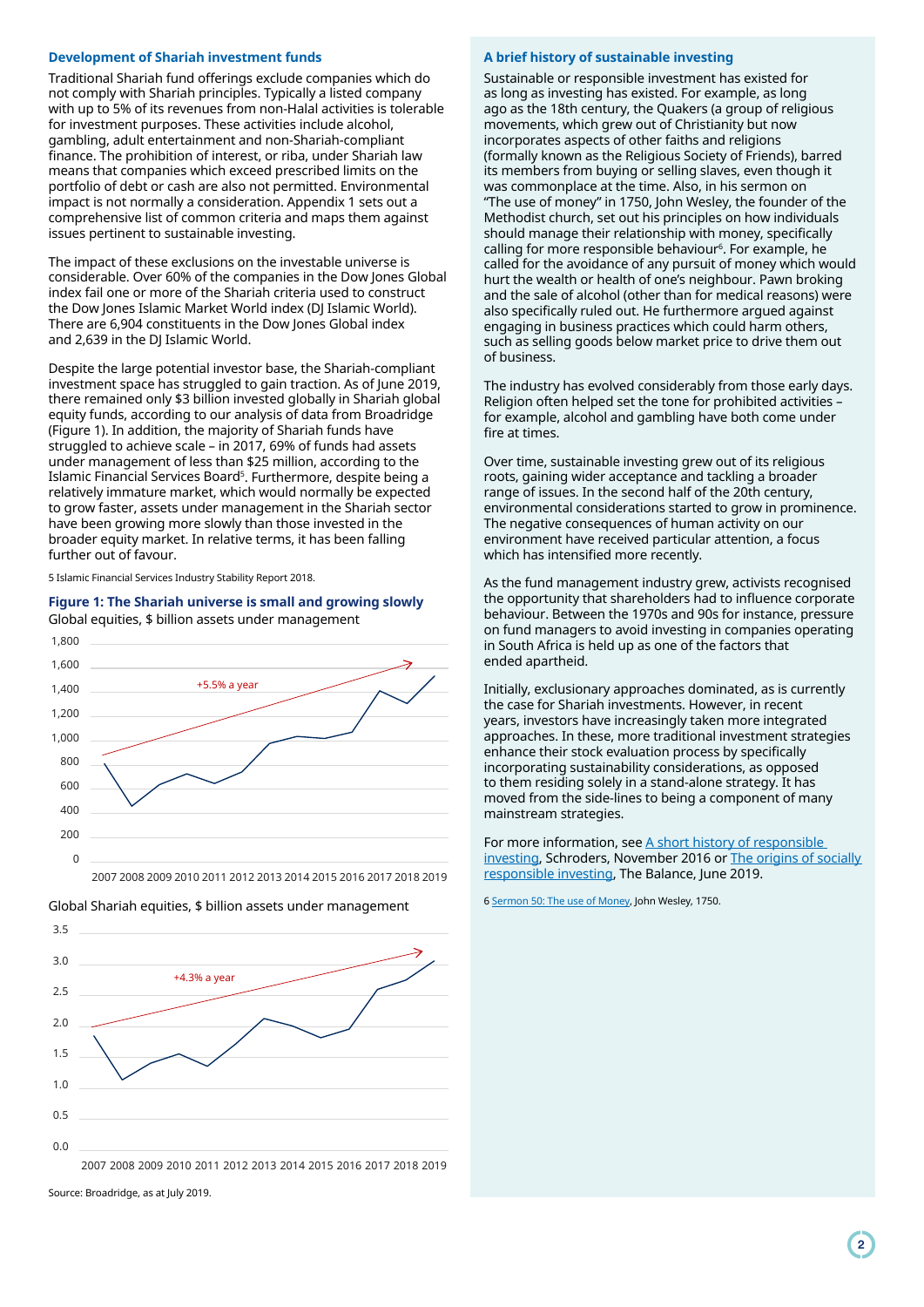# **Despite the parallels, Shariah investing has not capitalised on the growth of the sustainable investing industry**

The slow growth of the Shariah investing industry can be contrasted with another sector with which it has many similarities: sustainable investing. There are many variants of sustainable investing, each with a specific focus, but a common underlying principle is to incorporate how a company interacts with society and its environment in the investment decision-making process (see boxed section on page 2 for a brief history of sustainable investing). Other common variants include ethical investing, responsible investing, socially responsible investing, Environmental, Social and Governance (ESG) investing, and impact investing, among others.

The following definition of ESG investing is derived from Schroders' Environmental, Social and Governance Policy (July 2019):

"ESG investment covers the range of investment activities which recognise the relationship between companies and the societies and environments in which they operate, and between companies and the shareholders which control them.

ESG integration looks at investment decisions in a wider context than traditional financial analysis and explicitly includes analysis of a range of risks and opportunities related to environmental, social and governance (ESG) drivers. In principle, this can lead to a broader assessment of the environment in which companies operate and their performance in managing different stakeholders, giving a fuller understanding of future opportunities and risks than traditional fundamental analysis. In practice, its effectiveness in doing so hinges on how that integration is approached and implemented.

Responsible investment focuses on companies' citizenship and their contribution to social outcomes. We appreciate that many clients want to use their investment to support more responsibly run businesses. Screening excludes companies involved in controversial activities. We recognise that many investors have concerns over specific activities to which they do not want their investment exposed. Where appropriate, we work with them to define the criteria used to avoid investment in companies operating in those industries and maintain that exclusion on an ongoing basis. Sustainable investment products have ESG analysis as a cornerstone of their investment process. These products look for best in class investments when it comes to ESG performance. As a result they are longer term with their investment horizon, and step away from opportunities that may appear attractive in valuation terms but have challenges on an ESG front. The only universal exclusion from ESG strategies is that of companies involved in the production of cluster munitions, as defined by the Convention on Cluster Munitions."

It is immediately apparent that nothing in this statement conflicts with the aims of Islamic investing. On the contrary, ESG factors play a part in both, even if Shariah investing uses ESG factors for different reasons (see later section for more on this). However, while interest in Shariah investing has been slow to take-off, interest in ESG investing has been accelerating (Figure 2). There is now over \$133 billion invested in funds in this sector. This is quadruple the amount invested in this way in 2011.

# **Figure 2: The popularity of sustainable investing has grown rapidly**

Global equities-responsible investments sector, assets under management, \$ billions



Source: Broadridge, as at July 2019.

A possible explanation for this divergence is that the current limited range of Shariah-compliant investment products fails to meet Muslim investors' broader preferences, in addition to Shariah-compliance alone. For example, the lack of an explicit focus on sustainability within the majority of Shariah equity funds could be pushing investors who are motivated by ESG considerations to the traditional sustainability arena, as opposed to the Shariah arena. The Schroders 2019 Global Investor Study<sup>7</sup> provides some support for this explanation. 66% of Asian respondents to this survey said they would always consider sustainability factors when selecting an investment product, higher than the 57% globally who agreed with this statement (Figure 3). An even higher percentage felt this way in Indonesia (76%), a predominantly Muslim country. The figure for the United Arab Emirates was also above average, at 62% (individual countrylevel data not available for other predominantly Muslim countries). Furthermore, Middle Eastern and Asian respondents also felt more strongly than their global peers that climate change will impact their investments.

The Shariah investment industry has, so far, not been able to capitalise on the growing global interest in sustainable investing. However, as already pointed out, sustainable investing is entirely consistent with Islamic principles. The assertion of this paper is that there is an overlap in the normative goals between Shariah and sustainable investing. By integrating the higher level teaching of Islam into how portfolios are built, the appeal of Shariah investing can be broadened considerably.

7 A survey which measured the views of more than 25,000 investors across 32 countries. The survey does not break results down by religion.

# **Figure 3: Sustainability and climate changes are important factors for Asian and Middle-Eastern investors**

|                                                                                                                                               | Global | Asia | Indonesia UAE |     |
|-----------------------------------------------------------------------------------------------------------------------------------------------|--------|------|---------------|-----|
| I always consider sustainability factors (such as climate risk, diversity, corporate<br>governance etc.) when selecting an investment product | 57%    | 66%  | 76%           | 62% |
| Climate change is having, or will have, a significant impact/some impact on<br>my investments?                                                | 63%    | 67%  | 78%           | 73% |

Source: Schroders Global Investor Study 2019.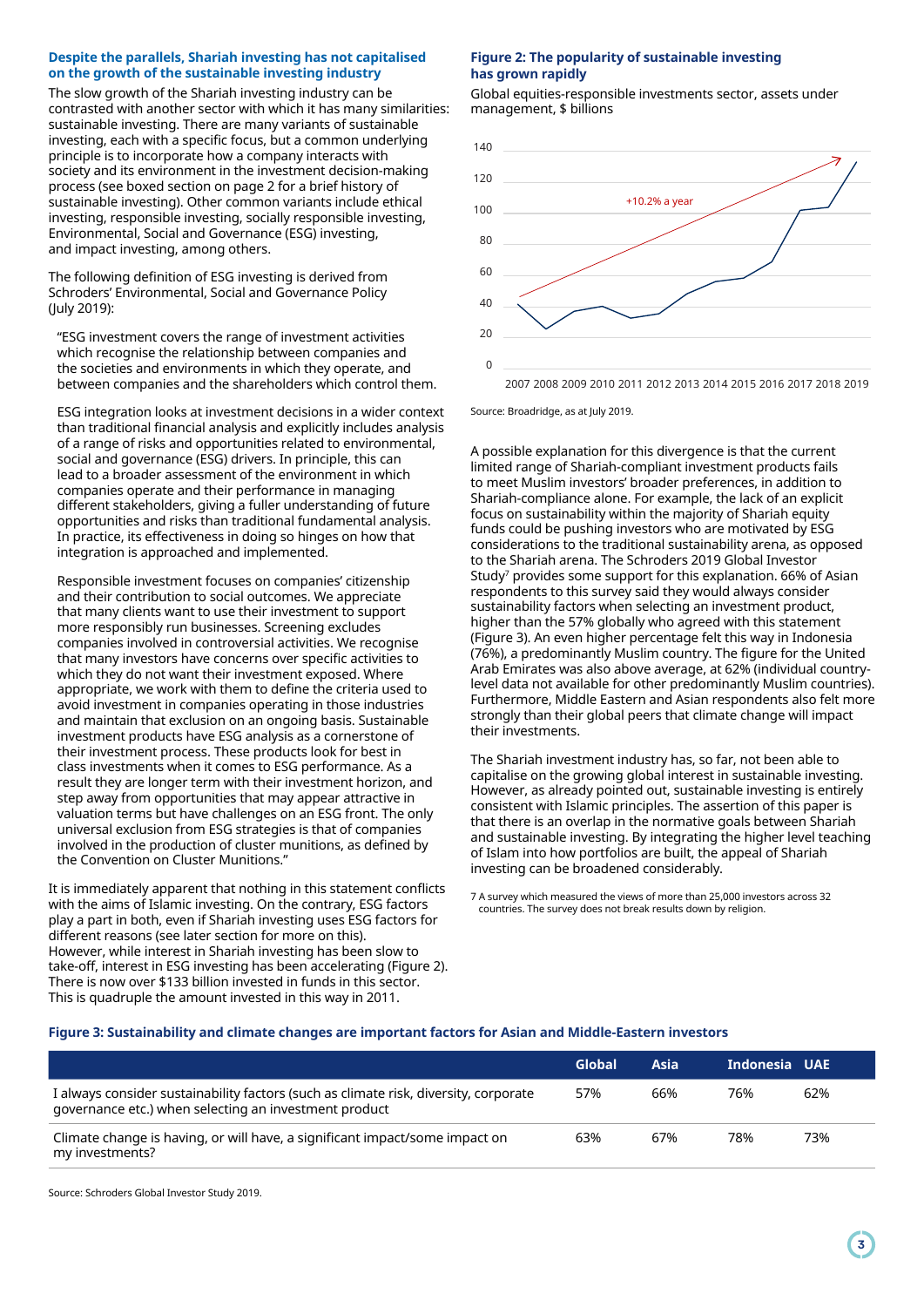# **The importance of good governance**

While the E and S components of ESG investing may be familiar, the G – governance – is also a vital part of ESG investing. From an operational perspective, studies have found that firms with weak corporate governance are less efficient, have lower labour productivity, and suffer from higher input costs<sup>8</sup>. This is in line with studies providing evidence that companies with strong corporate governance experience lower cost of capital<sup>9</sup>. In similar fashion, Core, Guay & Rusticus<sup>10</sup> find that "firms with weak shareholder rights exhibit significant operating underperformance".

Schroders have also assessed a more comprehensive set of corporate governance indicators than is normally taken account of in corporate governance codes (image below), using data for roughly 1,500 companies over the past five years. Indicators marked in pale green ended up being used in the model, indicators in purple were discarded. This does not mean that they don't matter from a performance perspective, but merely that it was not possible to find a meaningful relationship for the specific time frame and dataset used.

That leverage seems to have relatively little impact feels counterintuitive. However, in the context of the credit cycle of the recent past there are reasonable grounds to assume that this has not really been tested. Nor has the other side of the coin (i.e. cash hoarding) been influential. Again, this may be attributed to the stock market leadership that we have seen from many technology names over the period. Equally, the fact that dilutive stock issuance has not been included in the model would not lead to a change in Schroders' strongly held views on non pre-emptive rights issuance.

This analysis found that companies with top quartile governance scores, aggregated across the areas of business oversight, strategic oversight and shareholder alignment, have better performance than those with bottom quartile scores, after adjusting returns for sector and region. Risk was also found to be lower for companies with top quartile corporate governance scores.



#### Source: Schroders.

This relationship is not always the case, when corporate governance analysis is limited to assessing compliance with corporate governance codes. For example, Toshiba underwent a series of controversies despite being a model of governance in Japan, with all the right committees and 25% independent directors. In the UK, Carillion, a major listed company, went into liquidation in 2017 after a series of corporate governance failures. The fact that the UK recently celebrated the 25th anniversary of its Corporate Governance Code, the first in the world, was little help. This highlights the importance of looking beyond adherence to corporate governance codes when assessing the G in ESG.

For more information, see [Corporate governance – thinking fast and slow](https://www.schroders.com/en/lu/professional-investor/insights/markets/corporate-governance-thinking-fast-and-slow/), Schroders, May 2019.

8 Giroud and Mueller, 2011. "Corporate Governance, Product Market Competition, and Equity Prices". 9 Ashbaugh, Collins and LaFond, 2004. "Corporate Governance and the Cost of Equity Capital". 10 Core, Guay and Rusitcus, 2006, Does Weak Governance Cause Weak Stock Returns? An Examination of Firm Operating Performance and Investors' Expectations.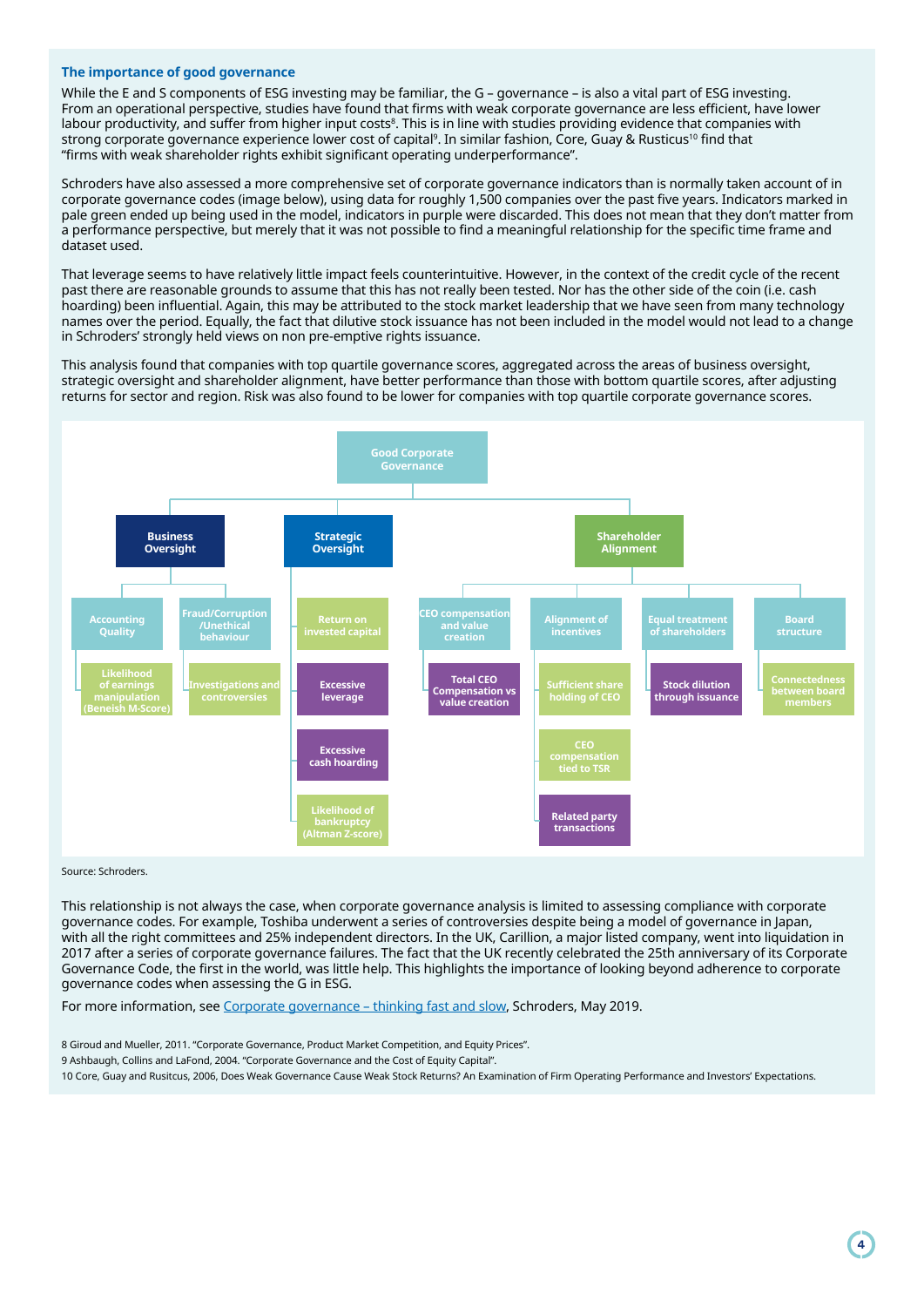#### **ESG considerations are consistent with Shariah principles**

Although Shariah and sustainable approaches to investing have developed independently, both have roots in religious principles (see boxed section on page 2 for a brief history of sustainable investing) and both look to bias investment towards more sustainable outcomes. One consequence is that many of the sectors which are excluded under Shariah law also score poorly on sustainability criteria, and are consistently underweighted or excluded from sustainable portfolios as well (see Appendix 1). However, like Shariah investing, where application of Shariah principles is open to interpretation by scholars, there is ambiguity in the application of sustainable or responsible investing. Differing preferences, beliefs and priorities can result in a wide variety of end portfolios. For example, although the majority of sustainable funds do not object to pork-related products, some do, due to the carbon footprint of the industry. Others specifically exclude companies engaged in predatory lending.

The two approaches reflect the differences in their origins. However, the bridge from sustainable investing to Shariah investing is relatively easy to cross. ESG considerations have, so far, received relatively little explicit attention in Shariah-compliant products. However, in our view, the broader principles of Islamic finance suggest a wide range of complementary factors could be considered. In addition, many Muslims wish to invest in line with sustainable principles, in addition to their Islamic beliefs.

The significance of the ordained Islamic teachings stretches beyond investment activities and is meant to pervade day-to-day conduct. The objective of Shariah law or what is known as the Maqasid-al-Shariah, is to promote the welfare of humankind and prevent harm by preserving religion, life, intellect, the interests of future generation, and wealth<sup>11</sup>. The preservation of these frame the scaffolding of an ideal Islamic economic system, in which the interests of society are given great importance. The Islamic view holds that all natural and depletable resources are blessings from Allah (swt) and they are to be managed in trust in order to ensure the rights of this and future generations are preserved. Therefore, Shariah investing widens the focus beyond financial returns to include the overall well-being and welfare of individuals and society at large as well as environmental preservation.

Achievement of a thriving society is enabled through the pursuit of social justice and ensuring sustainable, inclusive and equitable development and growth. These principles should now be fully embraced in Islamic investing. The Islamic finance industry is still developing and, in common with the development of sustainable investing, we expect it to adopt an integrated approach alongside the exclusion of prohibited industries.

This alignment has gained prominence in other aspects of Islamic finance. For example, the Securities Commission of Malaysia issued the Social and Responsible Investing Sukuk framework, one of the first guides linking Islamic Finance with sustainable investing. Several incentives were introduced to facilitate the ecosystem in which investors could utilise Islamic Finance as a fundraising channel for projects relating to natural resources, renewable energy, community and economic development<sup>12</sup>.

The central bank of Malaysia, Bank Negara Malaysia, is promoting value-based intermediation as a vision of how the Islamic finance industry should operate. The initial focus has been on Islamic banking but the planned scope is universal, including asset management. Value-based intermediation is described as:

"An intermediation function that aims to deliver the intended outcomes of Shariah through practices, conduct and offerings that generate positive and sustainable impact to the economy, community and environment, consistent with the shareholders' sustainable returns and long-term interests"13

Bank Negara Malaysia specifically draws attention to the fact that current offerings have focused on compliance. However, it states that "it is essential that greater emphasis should be given to considering the wider impact of the financial activities" and the benefits of shifting "beyond compliance, towards delivering value propositions not only to all financial consumers, but to the wider stakeholders within the society and the economy at large". Bank Negara Malaysia also highlights the similarities between values-based intermediation, ESG and sustainability. For example, one consequence of a shift towards values-based intermediation would be that "any activities that would create damage to the community and the environment, for example pollution or deforestation, will be reduced over time."

Similar moves towards greater promotion of sustainability have been occurring elsewhere in Islamic finance. For example, the Bahrain-based Accounting and Auditing Organization for Islamic Financial Institutions' (AAOIFI) set of norms-based standards for corporate and social responsibility (CSR) specifically set out mandated and recommended actions for Islamic financial institutions to follow with regard to ESG factors. These cover areas such as the need to consider the environmental and social impact of a client of an Islamic Financial Institution.

Their holistic approach encapsulates the need to look beyond a narrow application of these standards to a financial institution itself but also to its relationship with customers and suppliers.

If approaches such as these were applied to Shariah investing, it would result in almost complete convergence between Shariah and sustainable investing. This would have been impractical in the past due to data limitations. However, the rapidly growing volume of ESG data that is now available makes it possible to assess public companies against these criteria.

#### **Shariah investing excludes the conventional finance sector**

Although there is common ground between sustainable and Shariah investing, there are also aspects that are unique to Shariah investing. In such circumstances, where Shariah compliance is essential, Shariah principles must take precedence.

The most notable divergence is the exclusion of almost the entire conventional finance industry (banks, insurers, asset managers, and others). For example, compared to the 498 stocks in the financial sector of MSCI All Country World index (16.8% of the market), the Dow Jones Islamic World Index contains only 14 (0.7% of the market). These are Middle Eastern banks and insurance companies plus some diversified financials such as Moody's, Standard & Poors and MSCI.

The impact of applying these constraints is covered in more detail in a subsequent section.

# **Prohibition of interest is not inconsistent with sustainable approaches**

The exclusion of companies which pay or receive too much interest is a central pillar of Shariah investing. The most visible impact of this is a notable reduction in leverage levels in Islamic portfolios compared with traditional benchmarks14. Figure 4 shows this for the MSCI ACWI Islamic and DJ Islamic World along with the five largest funds in the Shariah sector. Low leverage is also typically one of the main indicators used to assess the "quality" of a company, in a factor exposure sense. Consequently, Shariah portfolios have a strong bias towards the "quality" factor<sup>15</sup>.

<sup>11</sup> Introduction to Islamic Economics, Askari et. al (2015).

<sup>12</sup> Islamic Green Finance: Development, Ecosystem and Prospects SC and the World Bank Group (March 2019).

<sup>13</sup> Implementation Guide for Value Based Investing, Bank Negara Malaysia, October 2018.

<sup>14</sup> Excessive leverage itself is not prohibited but excessive leverage using interest bearing debt is. However, as the vast majority of global publicly listed companies finance themselves with interest bearing debt, the consequence of this prohibition is an avoidance of more highly levered companies.

<sup>15</sup> As an example, whereas the MSCI ACWI has a relatively neutral exposure to the quality factor, the MSCI ACWI Islamic portfolio has a strong positive bias [https://](https://www.msci.com/documents/10199/73d7da67-80d8-4c80-a0df-26c1e6f14bb0) [www.msci.com/documents/10199/73d7da67-80d8-4c80-a0df-26c1e6f14bb0](https://www.msci.com/documents/10199/73d7da67-80d8-4c80-a0df-26c1e6f14bb0).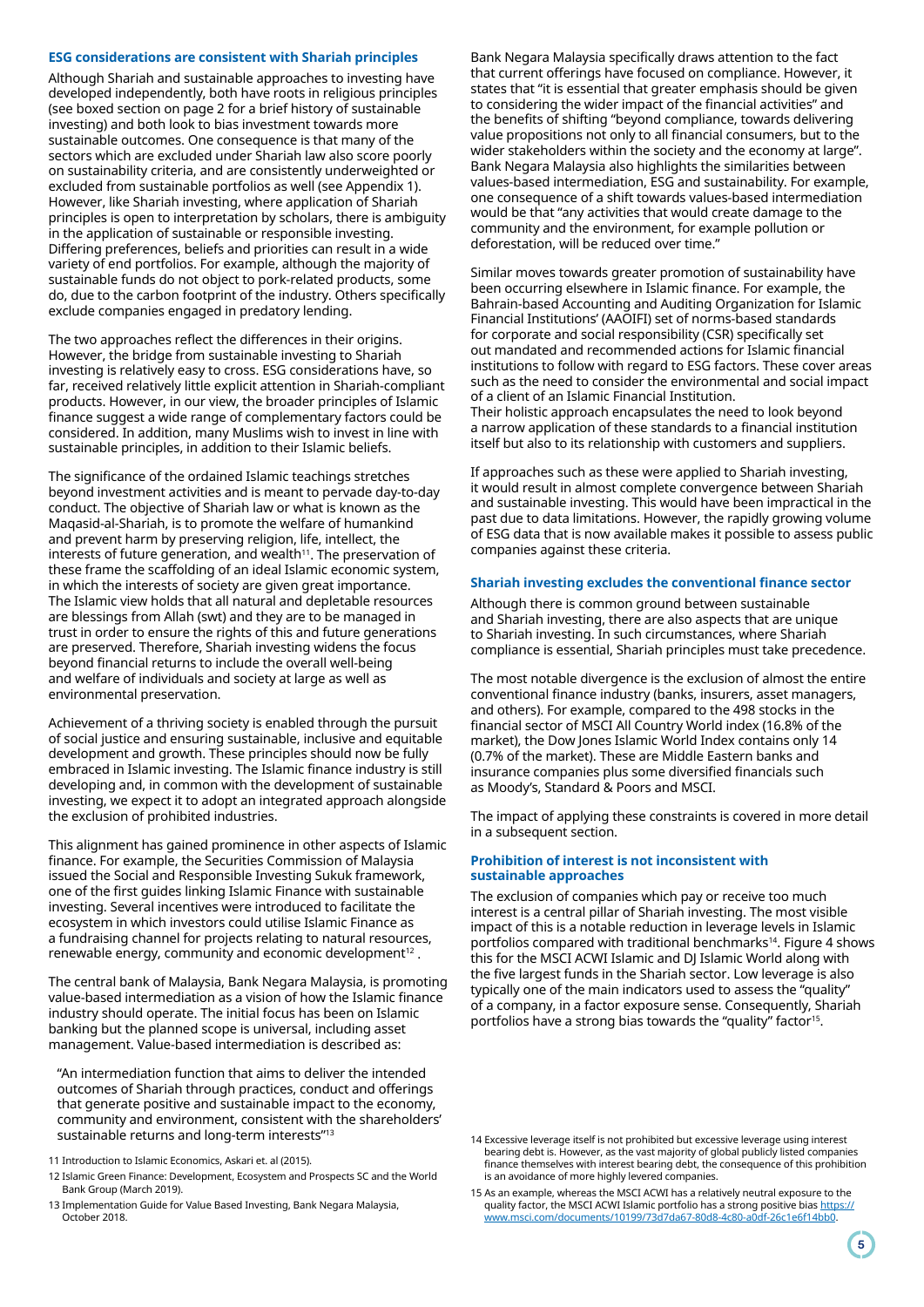# **Figure 4: Shariah funds have lower leverage than traditional equity investments**

Debt/total capital ratio, %

| <b>MSCI ACWI</b> | <b>MSCI ACWI</b><br><b>Islamic</b> | <b>DI Islamic</b><br><b>World</b> |      |      |      | <u>  Islamic Fund 1  Islamic Fund 2  Islamic Fund 3  Islamic Fund 4  Islamic Fund 5</u> |      |
|------------------|------------------------------------|-----------------------------------|------|------|------|-----------------------------------------------------------------------------------------|------|
| 39.2             | 27.0                               | 32.8                              | 25.0 | 28.8 | 35.2 | 24.9                                                                                    | 34.8 |
|                  |                                    |                                   |      |      |      |                                                                                         |      |

Source: Morningstar, July 2019.

Although sustainable approaches do not normally place rigid constraints on a company's capital structure, there is no reason to believe that doing so compromises a sustainability objective.

On the contrary, there are parallels. A bias away from highly indebted companies is consistent with sustainable investing; high levels of debt are likely to make a business vulnerable to adverse external developments. By reducing some of the potential downside risks during times of stress, resilience and sustainability of returns could be improved. In this sense, leverage restrictions could be considered an additional source of prudence.

In addition, a company sitting on a high cash balance could be an indication of poor corporate governance. As well as being potentially inefficient – it may be better to return excess cash to shareholders – it also increases the risk of cash being squandered on ill-advised acquisitions.

# **But interpretation of interest restriction has a significant bearing on the investment universe**

Although the principle is clear, different market participants interpret the prohibition on companies that derive significant income from interest, or have excessive interest-based leverage, in different ways. This hangs on how the accounting ratio tests are applied. The common approaches to this issue are to compare cash or debt levels either with the book value of a company's assets or with the market value of its equity. As an indication of the lack of consensus on this, two of the most prominent Shariah equity indices, the DJ Islamic World and the MSCI ACWI Islamic index, take opposite approaches. The DJ Islamic World uses a market value test whereas the MSCI ACWI Islamic uses an asset value test. This results in very different portfolios (see Figures 5 and 6).

Companies which have high levels of intangibles may fail the accounting tests on an asset basis but pass them on a market value basis. For example, Apple at June 30 2019 had a ratio of cash and interest bearing-security holdings to total assets (the MSCI test) of 65% but a ratio of only 24% relative to the trailing two-year market value (the Dow Jones test). Many other large technology companies are similarly sitting on levels of cash and interest-bearing securities which are high relative to asset value but less extended relative to market value. One consequence is that the MSCI ACWI Islamic excludes most of the US technology sector, some of the largest companies in the global stock market, but the DJ Islamic World does not.

Although both are valid approaches, we believe that the market value test is more appropriate in today's world, where intangibles are more prevalent. It is also constrains the investment universe much less.

# **From exclusions to integration**

An exclusionary approach filters out certain types of business and reflects an investor expressing a strong set of values – this is consistent with socially responsible investing (SRI), which imposes restrictions based on a set of beliefs, often religious in origin, independent of any judgement on the sustainability of a particular industry or company. Exclusions can also be used from a non-value based perspective: they are a simple way of implementing an ESG strategy, by making a judgement that, for example, withdrawing capital from fossil fuel companies limits their ability to invest in projects that hasten climate change.

An integrated approach is different in that it uses company-specific analysis to focus on companies with more sustainable or responsible business models and does not convey a moral judgement.

# **From theory to practice: quantifying the similarities and differences between Shariah and sustainable universes**

The points discussed so far are inputs to portfolio construction. In this section we consider the implications of these inputs, answering questions such as "how similar are Shariah and sustainable portfolios in reality?" We look at this both from the perspective of country and sector mixes, as well as investment characteristics.

The analysis in this section is based on common industry benchmarks and some of the largest funds in the Shariah sector. Within the Shariah sector, we analyse both the DJ Islamic World and MSCI ACWI Islamic indices, along with four of the largest actively managed Shariah equity funds (the fifth fund which was included in the earlier debt/capital analysis in Figure 4 is excluded from this part of our analysis due to only outdated country allocation data being available). The broad market index used for comparison is the MSCI ACWI index – this is more widely followed than the Dow Jones Global index so is a more representative global equity comparator. This choice does not materially impact our conclusions.

As with Shariah benchmarks, differences in approaches to assessing sustainability and constructing related indices impact their comparisons with the Shariah portfolios. As a result, we have provided a comparison with two well-known benchmarks, the Dow Jones Sustainability World index (DJ Sustainability World) and MSCI ACWI ESG Leaders index (MSCI ESG Leaders) . The DJ Sustainability World index is one of the longest running sustainable benchmarks. It represents the top 10% of companies globally, based on one set of long term ESG criteria. As a result, it excludes the vast majority of the investible market. The MSCI ESG Leaders targets companies that have the highest ESG scores in each sector of the MSCI ACWI. It target a 50% sector representation vs. MSCI ACWI so captures a larger number of companies than the DJ Sustainability World. Because these are different constructs from different providers, they have noticeable differences. However, there are also some commonalities in how they compare with the Shariah portfolios. These are highlighted below.

# **1. Regional and sectoral differences**

Country allocations can vary considerably depending on how Shariah and sustainability considerations are applied (Figure 5). For example, the DJ Islamic World is overweight the US compared with the MSCI ACWI whereas the MSCI ACWI Islamic is underweight this market. Individual active fund allocations to the US vary from as low as 17% to as high as 61%. There is also a significant difference between the two sustainability benchmarks. Large differences also exist across many other country allocations. While this lack of consistency can be confusing, it underlines that there is no definitive view of either Shariah or sustainable investing.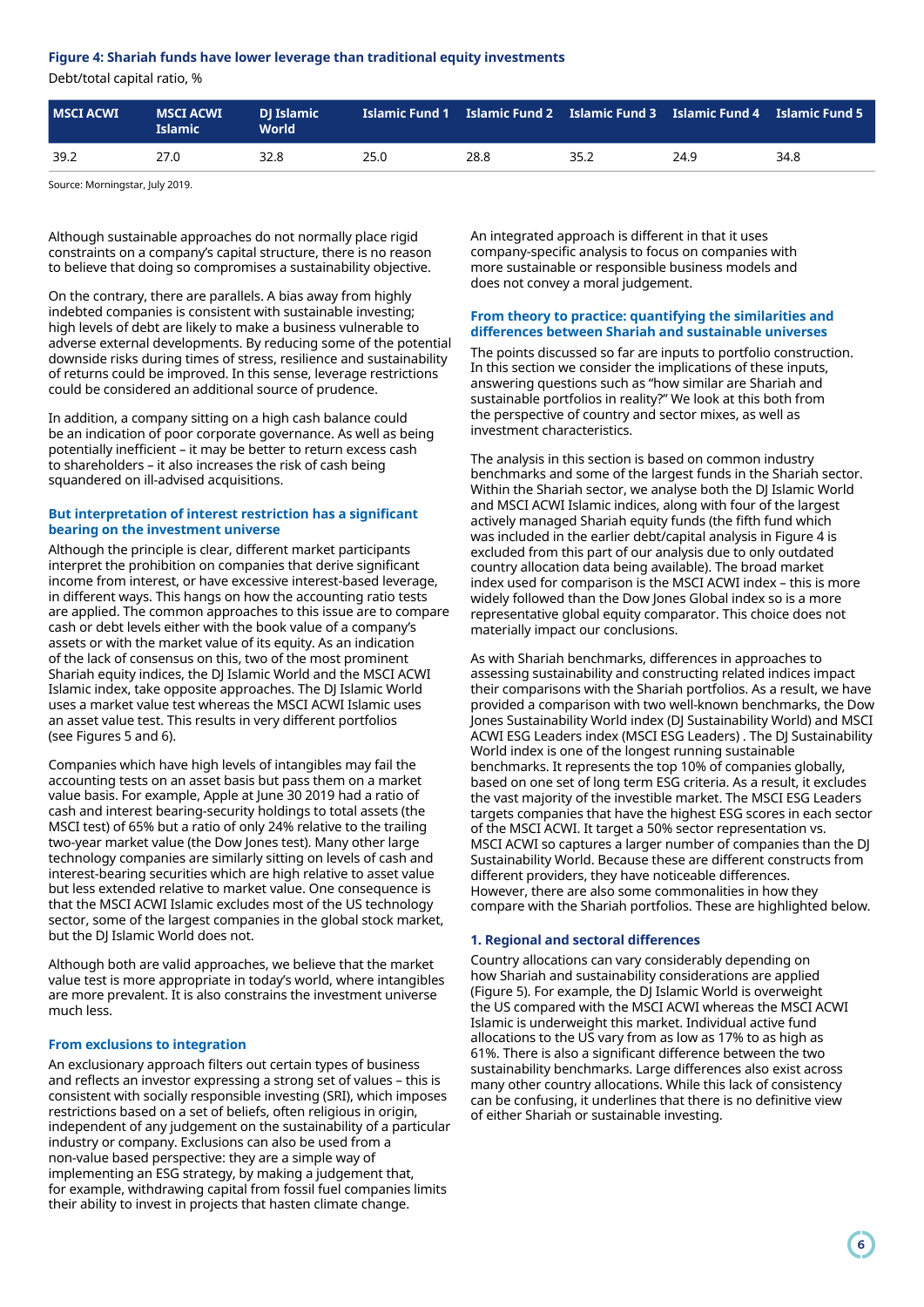# **Figure 5: There is no definitive view of Shariah or sustainable investing**

|                              | <b>MSCI</b><br><b>ACWI</b> | <b>DJ</b><br><b>Islamic</b><br>World | <b>MSCI</b><br><b>ACWI</b><br><b>Islamic</b> | <b>Islamic</b><br>Fund 1 | <b>Islamic</b><br>Fund 2 | <b>Islamic</b><br>Fund 3 | <b>Islamic</b> | <b>DJ</b><br><b>Fund 4 Sustainability</b><br>World | <b>MSCI ACWI</b><br><b>ESG Leaders</b> |
|------------------------------|----------------------------|--------------------------------------|----------------------------------------------|--------------------------|--------------------------|--------------------------|----------------|----------------------------------------------------|----------------------------------------|
| Market size<br>(\$ trillion) | 46.8                       | 25.3                                 | 13.5                                         |                          |                          |                          |                | 10.2                                               | 23.6                                   |
| DM/EM<br>split (%)           |                            |                                      |                                              |                          |                          |                          |                |                                                    |                                        |
| <b>DM</b>                    | 88                         | 90                                   | 87                                           | n/a                      | n/a                      | n/a                      | n/a            | 94                                                 | 88                                     |
| EM                           | 12                         | 10                                   | 13                                           | n/a                      | n/a                      | n/a                      | n/a            | $\,$ 6 $\,$                                        | 12                                     |
| Largest 10<br>countries (%)  |                            |                                      |                                              |                          |                          |                          |                |                                                    |                                        |
| US                           | 55                         | 62                                   | 44                                           | 35                       | 61                       | 59                       | 17             | 41                                                 | 55                                     |
| Japan                        | $\overline{7}$             | 6                                    | 8                                            | 6                        | 14                       | $\overline{3}$           | 13             | 5                                                  | $\overline{7}$                         |
| UK                           | 5                          | 4                                    | 6                                            | 8                        | $\mathbf{1}$             | $\,8\,$                  | 9              | $\,8\,$                                            | 4                                      |
| China                        | 4                          | 4                                    | 4                                            | 1                        | $\pmb{0}$                | 3                        | 8              | 0                                                  | 3                                      |
| France                       | $\mathsf{3}$               | $\overline{2}$                       | 5                                            | $\overline{7}$           | $\mathbf{1}$             | $\overline{3}$           | 8              | 8                                                  | 3                                      |
| Canada                       | $\mathbf{3}$               | $\overline{2}$                       | 3                                            | $\overline{2}$           | $\mathbf{1}$             | $\mathsf 0$              | 3              | $\overline{2}$                                     | 3                                      |
| Switzerland                  | $\mathsf 3$                | $\overline{4}$                       | $\overline{7}$                               | 12                       | 3                        | $\pmb{0}$                | 5              | $10\,$                                             | $\overline{2}$                         |
| Germany                      | $\mathsf{3}$               | $\overline{2}$                       | 5                                            | 3                        | $\overline{2}$           | $\overline{4}$           | 12             | 6                                                  | 3                                      |
| Australia                    | $\mathbf 2$                | $\overline{2}$                       | $\overline{2}$                               | 3                        | $\overline{2}$           | $\overline{2}$           | $\pmb{0}$      | 3                                                  | 3                                      |
| Korea                        | $\mathbf{1}$               | $\overline{2}$                       | 3                                            | $\overline{2}$           | $\pmb{0}$                | 3                        | 6              | $\mathbf{1}$                                       | $\mathbf{1}$                           |
| Other                        | 13                         | 11                                   | 13                                           | 20                       | 15                       | 15                       | 20             | 17                                                 | 15                                     |
|                              |                            |                                      |                                              |                          |                          |                          |                |                                                    |                                        |

Based on data as at 30 June 2019. Source: Dow Jones, Morningstar, MSCI, Schroders.

More consistent differences between the approaches emerge at the industry level (Figure 6, on the next page). As previously explained, the almost complete exclusion of the traditional financial sector from Islamic benchmarks is the biggest difference. Leverage constraints also mean that utilities are excluded from many Shariah portfolios. A combination of leverage restrictions and the exclusion of the hotel sector rule out many real estate companies. These differences exist versus both the broad market and also sustainable portfolios. The healthcare sector is the only one that is consistently overweight relative to the broad market in all Shariah portfolios in our analysis. The DJ Sustainability World is also overweight this sector.

Thereafter, the various portfolios diverge considerably. Some benchmarks and portfolios are overweight the information technology sector but others are underweight (relative to both the broad market and sustainable portfolios). One reason for this is the differing methodologies for accounting tests of leverage and cash, described earlier. Another notable area of difference is in the allocations to the energy and materials sectors. The DJ Islamic World has a 12% allocation to the combination of these sectors, close to the MSCI ACWI. However, the MSCI ACWI Islamic has an allocation of 28%. The range of allocations among active funds is even wider. In contrast, sustainable benchmarks have a slight underweight to these sectors, recognising their environmental impact. This distinction is important. The mainstream Shariah investment universe does not currently prioritise environmental considerations, even though the Islamic goal for society entails preservation of resources bestowed by Allah (swt) for every generation.

# **2. Diverse portfolios result in diversity of financial metrics**

In terms of standard financial metrics, there is no strong evidence that Shariah compliant funds score better or worse than standard approaches. This results from the significant diversity among portfolios. The DJ index's overweight to the profitable, relatively asset-light, technology sector and the MSCI index's overweight to the less profitable, more asset-intensive, energy and materials sectors are particularly important in this context. For example, the DJ Islamic World has a higher return on equity, return on assets and return on invested capital than the MSCI ACWI but the MSCI ACWI Islamic is below the MSCI ACWI for return on equity and return on invested capital (Figure 7, on the next page). The degree of variability is even greater at the individual fund level.

In contrast, the sustainable indices we have analysed have a bias towards stronger financial metrics than the broad market. The MSCI ACWI ESG Leaders index scores more highly than MSCI ACWI on all three metrics, while the DJ Sustainability World scores more highly on two (at a similar level to the MSCI ACWI ESG Leaders) and is comparable on one.

Two additional points are worth noting. First, differences in how sustainable portfolios are put together means that these results do not always hold at the individual fund level. Second, the DJ Islamic World scores more highly than both sustainable indices considered in this analysis. However, as this arises from this index's overweight to the technology sector, rather than as a direct consequence of Shariah beliefs, caution should be exercised when putting any emphasis on this final result.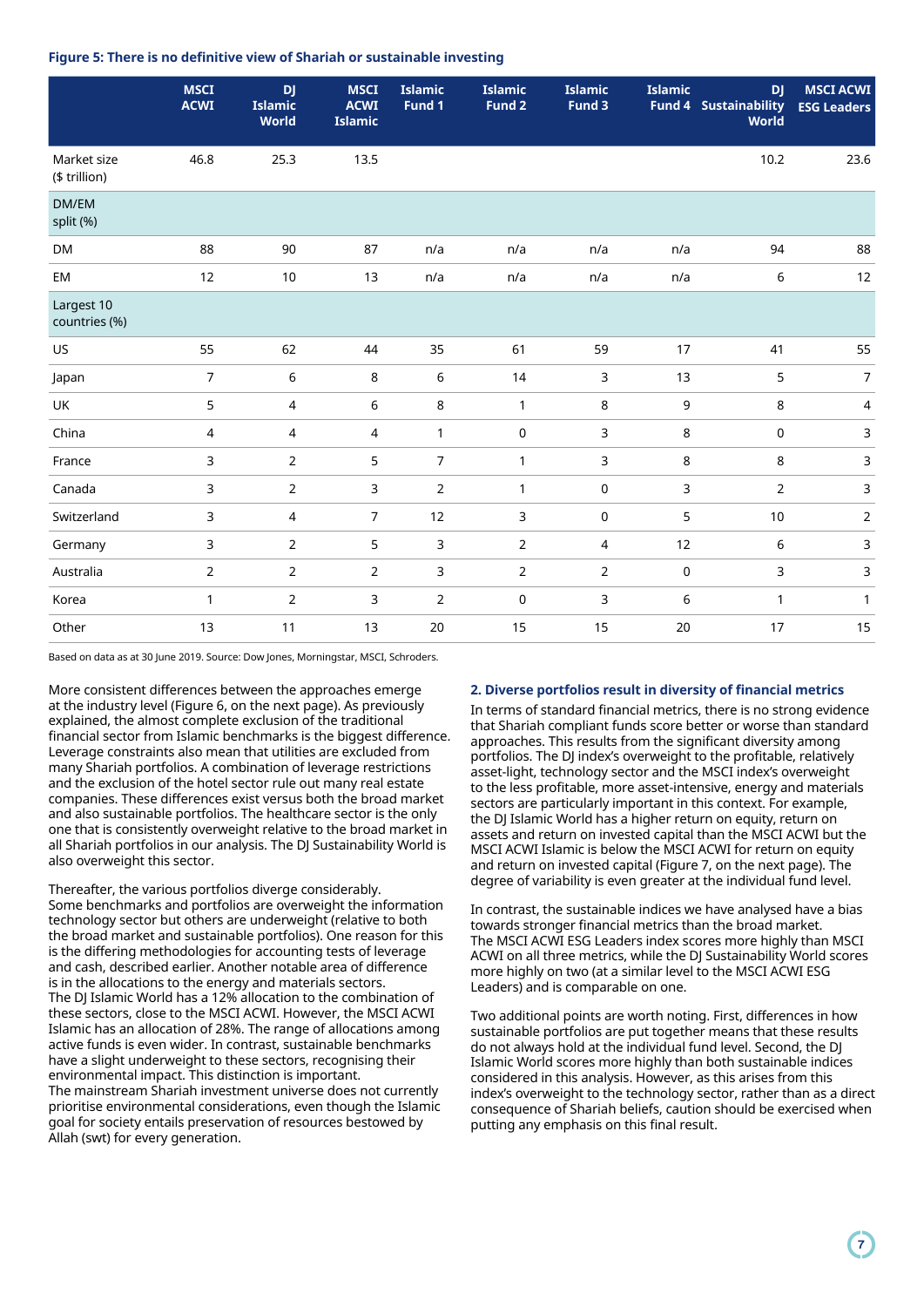# **Figure 6: Industry sector allocations vary considerably, %**

|                           | <b>MSCI</b><br><b>ACWI</b> | <b>DJ</b><br><b>Islamic</b> | <b>MSCI</b><br><b>ACWI</b> | <b>Islamic</b><br>Fund 1 | <b>Islamic</b><br>Fund 2 | <b>Islamic</b><br>Fund 3 | <b>Islamic</b> | <b>DJ</b><br><b>Fund 4 Sustainability</b> | <b>MSCI ACWI</b><br><b>ESG Leaders</b> |
|---------------------------|----------------------------|-----------------------------|----------------------------|--------------------------|--------------------------|--------------------------|----------------|-------------------------------------------|----------------------------------------|
|                           |                            | <b>World</b>                | <b>Islamic</b>             |                          |                          |                          |                | <b>World</b>                              |                                        |
| Financials                | 17                         | 1                           | $\mathbf 0$                | $\mathbf 0$              | $\mathbf 0$              | $\mathsf 0$              | $\mathbf 0$    | 18                                        | 16                                     |
| Information<br>technology | 16                         | 27                          | 15                         | 13                       | 36                       | 23                       | $\overline{7}$ | 22                                        | 19                                     |
| Healthcare                | 11                         | 18                          | 19                         | 25                       | 16                       | 18                       | 24             | 18                                        | 11                                     |
| Consumer disc             | 11                         | 11                          | 11                         | 10                       | 12                       | $\,8\,$                  | 5              | 6                                         | 11                                     |
| Industrials               | 11                         | 12                          | 10                         | 13                       | 15                       | $\mathbf 0$              | 10             | 11                                        | 10                                     |
| Communication<br>services | 9                          | 8                           | $\overline{2}$             | $\mathbf{1}$             | $\mathbf 0$              | 20                       | 6              | $\mathbf 2$                               | $10$                                   |
| Consumer<br>staples       | 8                          | 9                           | 10                         | 18                       | 8                        | 6                        | $\overline{7}$ | 11                                        | $\,8\,$                                |
| Energy                    | 6                          | 5                           | 17                         | 12                       | 3                        | $\overline{7}$           | 24             | 4                                         | 5                                      |
| <b>Materials</b>          | 5                          | $\overline{7}$              | 11                         | 5                        | 2                        | $\overline{7}$           | 11             | 4                                         | 5                                      |
| <b>Utilities</b>          | 3                          | 1                           | 3                          | $\mathbf 0$              | 3                        | $\mathbf 0$              | $\overline{4}$ | 3                                         | 3                                      |
| Real estate               | 3                          | $\mathbf{1}$                | 2                          | $\mathbf{1}$             | 0                        | $\mathbf 0$              | $\mathbf 0$    | $\overline{2}$                            | 3                                      |
| Other (cash and<br>bonds) | $\mathbf 0$                | $\mathbf 0$                 | $\mathbf 0$                | 3                        | 4                        | 10                       | 3              | $\mathbf 0$                               | 16                                     |

Based on data as at 30 June 2019. Source: Dow Jones, MSCI, Schroders.

# **Figure 7: A lack of consistency in financial metrics**

|                                 | <b>MSCI ACWI</b> |      | DJ Islamic World MSCI ACWI Islamic | <b>DJ Sustainability</b><br><b>World</b> | <b>MSCI ACWI ESG</b><br><b>Leaders</b> |
|---------------------------------|------------------|------|------------------------------------|------------------------------------------|----------------------------------------|
| Return on equity %              | 21.4             | 26.7 | 17.0                               | 23.4                                     | 24.7                                   |
| Return on assets %              | 7.6              | 10.8 | 7.9                                | 7.6                                      | 8.8                                    |
| Return on invested<br>capital % | 13.2             | 15.0 | 12.0                               | 14.7                                     | 14.9                                   |

Data covers 12 months to 31 August 2019. Similar conclusions can be drawn when data is assessed over the past five years. Figures shown are weighted medians. Source: Morningstar, Schroders.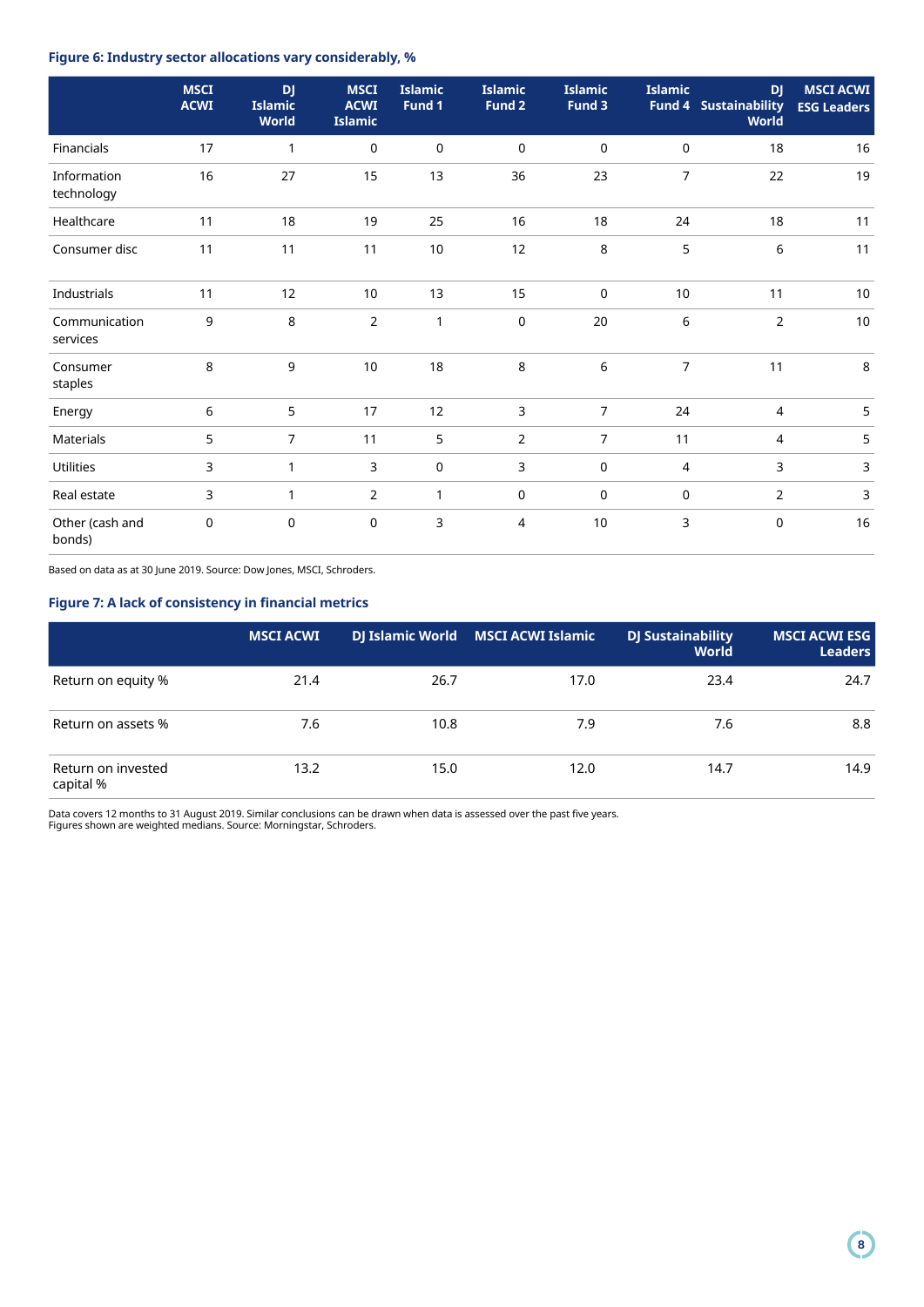## **3. Shariah portfolios score better on sustainability criteria than the broad market**

Our research shows that the DJ Islamic World scores much better than the broad market on a number of sustainability criteria. Despite it not being a focus, the carbon intensity of the DJ Islamic World, measured in tonnes of CO2 emissions per million dollars of revenues, is 34% lower than the MSCI ACWI, a significant reduction (Figure 8). One reason for this is that the DJ Islamic World has minimal exposure to the utilities sector, avoiding heavy-polluting coal-fired power plants in particular. This underweighting relative to the broader market occurs, not for environmental reasons, but because these companies tend to have high levels of leverage, which breach the Dow Jones Shariah criteria.

# **Figure 8: Shariah portfolios have lower carbon intensity than traditional portfolios**

Carbon intensity (Tonnes of CO2 emissions / \$1 million revenues)



It is also possible to make a broader assessment of the social impact of companies in Shariah portfolios compared with traditional portfolios. Schroders' proprietary SustainEx model allows us to do this. It quantifies the external costs and benefits imposed by a company on society across a wide ranging set of variables<sup>16</sup>. Historically society, the environment and governments have picked up the tab but, from carbon credits to sugar taxes, this is changing. SustainEx assesses the impact on a company's profitability if these costs and benefits were pushed back on to the companies which generate them. The analysis can be aggregated into a single figure, which scales a company's net social cost to its revenues. For example, the social value/sales for the MSCI ACWI is -2.2%. In other words, for every \$100 of sales, there is an additional \$2.20 of costs imposed on society and profits would be \$2.20 lower if these costs were fully recognised. Given that the net profit margin on the MSCI ACWI is currently 8.7% (source: Bloomberg, July 2019), an imposition of an additional cost of \$2.20 would reduce that profit margin to 6.5%, a 25% reduction. This should not be interpreted as an expectation, rather as an indicator of the risk facing companies.

16 Examples include environmental metrics such as CO2 emissions and water usage. It captures the costs associated with treating and managing problems associated with alcohol, gambling and tobacco. It also compares the effective tax rates paid by companies with the statutory tax rates for the regions where they operate, as a measure of their over- or under-payment, and the value they contribute or detract from society. It additionally recognises the benefits that accrue to society from different activities. These include charitable donations and the social value of employment (compensation levels, employee training etc.). For more information, please see [SustainEx](https://www.schroders.com/en/lu/professional-investor/insights/thought-leadership/sustainex-quantifying-the-hidden-costs-of-companies-social-impacts/), Schroders, April 2019.

# **Figure 9: Shariah portfolios have a positive social impact whereas standard portfolios have a negative impact**

Social value/sales



Source: Schroders. Based on data as at 30 June 2019. Social value/sales is an estimate of the external costs and benefits imposed by a company on society across a wide ranging set of variables. A positive figure represents unrecognized positive impacts, a negative figure unrecognised costs. Examples include environmental metrics such as CO2 emissions and water usage.

It captures the costs associated with treating and managing problems associated with alcohol, gambling and tobacco. It also compares the effective tax rates paid by companies with the statutory tax rates for the regions where they operate, as a measure of their over- or under-payment, and the value they contribute or detract from society. It additionally recognises the benefits that accrue to society from different activities. These include charitable donations and the social value of employment (compensation levels, employee training etc.). For more information, please see [SustainEx](https://www.schroders.com/en/lu/professional-investor/insights/thought-leadership/sustainex-quantifying-the-hidden-costs-of-companies-social-impacts/), Schroders, April 2019.

The companies in the DJ Islamic World index have, in aggregate, a materially better social impact than the MSCI ACWI. Rather than imposing an unrecognised cost on society, companies in this index have a net positive social value, on aggregate. SustainEx analysis estimates their social value/sales at +4.1% (Figure 9).

There are elements of Shariah investing's more favourable scoring for social impact which are very purposeful; for example, the exclusion of alcohol, gambling and tobacco companies, which are clearly very harmful for society. However there are other elements which are accidental, such as the low exposure to utilities noted above. If utilities were to reduce their debt levels, then they could form part of Shariah portfolios and this advantage would disappear. The MSCI ACWI Islamic is a case in point – it has the same weight in the utilities sector as the MSCI ACWI and is overweight the energy and materials sectors.

The DJ Islamic World also scores well for having a large allocation to the healthcare sector, given the potential benefits to society from medical advances. However, this is a fortuitous side effect of other sectors being excluded rather than because the index has been designed to favour healthcare companies in any way.

Formal integration of sustainability within a Shariah portfolio would make these improvements more purposeful and resilient. It would also formally recognise that sustainability principles are at the core of Islamic beliefs, a fact which has failed to receive the prominence it deserves among traditional Shariah investment strategies. It would furthermore be a progression from the current practice of excluding what is wrong, to also prioritising what is right – to a more integrated form of Shariah investing.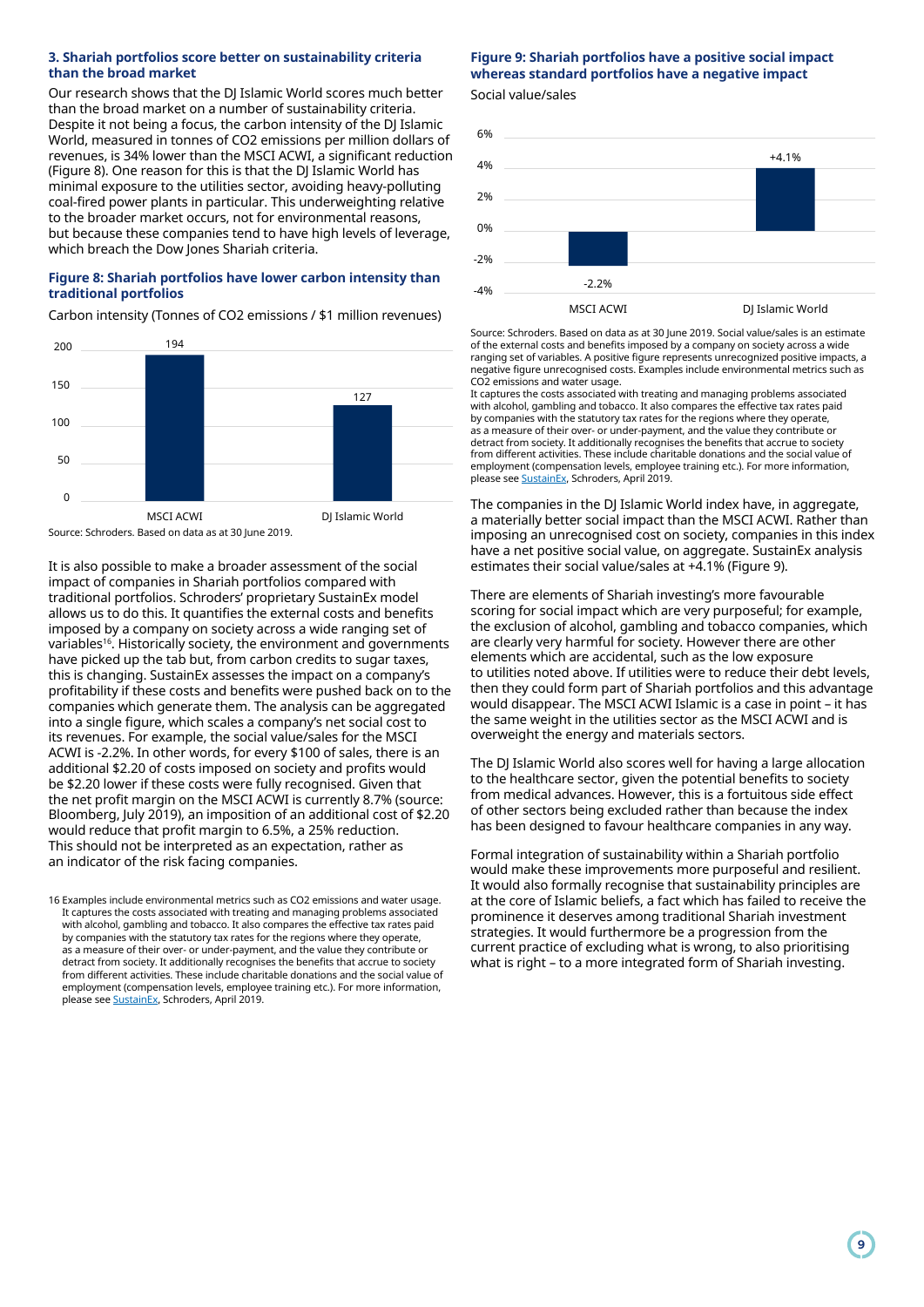# **Shariah investing does not damage return potential**

Understanding the aggregate performance of Shariah portfolios and the impact of the restrictions fund managers and index providers have applied is problematic as the most commonly used indices vary so much in their construction rules. In addition, a Shariah universe does not have to be entirely rules-based and can be subject to interpretation by scholars. (This is also a problem of measuring the impact of a sustainability filter on a standard universe). To overcome this we have analysed the risk and return characteristics of a customised universe provided by Maybank Asset Management ("MAM").

MAM uses the methodology of each of the four major indices (Dow Jones Islamic, MSCI Islamic, FTSE Shariah and Russell-IdealRatings) to create an expanded universe of Shariah-compliant stocks (covering both developed and emerging markets). Stocks that pass the test for inclusion in any one of these four indices (the criteria are summarised in Appendix 1) can be considered as Shariah investments, which would then be submitted to a Shariah adviser for approval. What we understand is that while the indices have prescriptive rules, a Shariah adviser can work with a much broader set of principles,potentially opening up the universe of Shariah-compliant investments considerably.

To make the back-test more manageable, we have then narrowed the universe constructed on these principles to approximately 95% of the total market cap of the universe as at 30 June 2019, totaling around 4,500 securities.

The resulting portfolio is rebalanced monthly and is market-cap weighted. We have run this analysis since December 1999 and also since May 2007, the inception date of the MSCI ACWI Islamic index. The results of the analysis are shown under the heading "Expanded Shariah universe" in Figure 10 below.

Since May 2007, this expanded universe delivered returns that were broadly in line with the DJ Islamic World, outperforming both the MSCI ACWI and MSCI ACWI Islamic. Longer term performance is even better. The main reason for recent outperformance relative to the MSCI ACWI is in the stocks included at the individual country level. For example, the US component of the portfolio has outperformed the broader US equity market. Negligible exposure to the financial sector has been a benefit. In contrast, country allocations detracted from recent performance – in particular an overweight China allocation and underweight US allocation compared with the MSCI ACWI hurt performance (although this China overweight benefited performance in earlier years).

In terms of risk, the volatility of the expanded universe has been comparable to the MSCI ACWI. As a result it has delivered a higher Sharpe ratio than a non-Shariah benchmark over both time horizons. It has also outperformed the DJ Islamic World over the long run, and roughly matched it since May 2007 on this basis. It has additionally generated a higher Sharpe ratio than the MSCI ACWI Islamic since its inception.

Shariah investing has produced better returns and risk-adjusted returns than a standard global equity universe. There is no tradeoff between Shariah principles and maximising return.

# **Figure 10 – Return and risk of Shariah compliant global indices**

|                            | <b>MSCI ACWI</b> | <b>DJ Islamic World</b> | <b>MSCI ACWI Islamic</b> | <b>Expanded Shariah</b><br>universe <sup>17</sup> |
|----------------------------|------------------|-------------------------|--------------------------|---------------------------------------------------|
| <b>Since December 1999</b> |                  |                         |                          |                                                   |
| Return                     | 4.7              | 4.1                     | n/a                      | 6.8                                               |
| Volatility                 | 15.4             | 15.7                    | n/a                      | 15.5                                              |
| Sharpe ratio               | 0.15             | 0.11                    | n/a                      | 0.29                                              |
| Since May 2007             |                  |                         |                          |                                                   |
| Return                     | 5.0              | 6.2                     | 4.8                      | 6.2                                               |
| Volatility                 | 16.3             | 15.6                    | 15.8                     | 16.4                                              |
| Sharpe ratio               | 0.21             | 0.30                    | 0.21                     | 0.29                                              |

Past performance is not a guide to the future and may not be repeated.

Source: Bloomberg, Maybank Asset Management, Refinitiv, Schroders. Annualised returns shown in US dollars.

17 This index captures the performance of a global universe of Shariah-compliant stocks, based on a methodology designed by Maybank. With approximately 4,500 constituents, the index covers 95% of the market capitalisation in the total universe of 20,000 securities, based on data as at 30 June 2019. The index is rebalanced monthly and is market-cap weighted.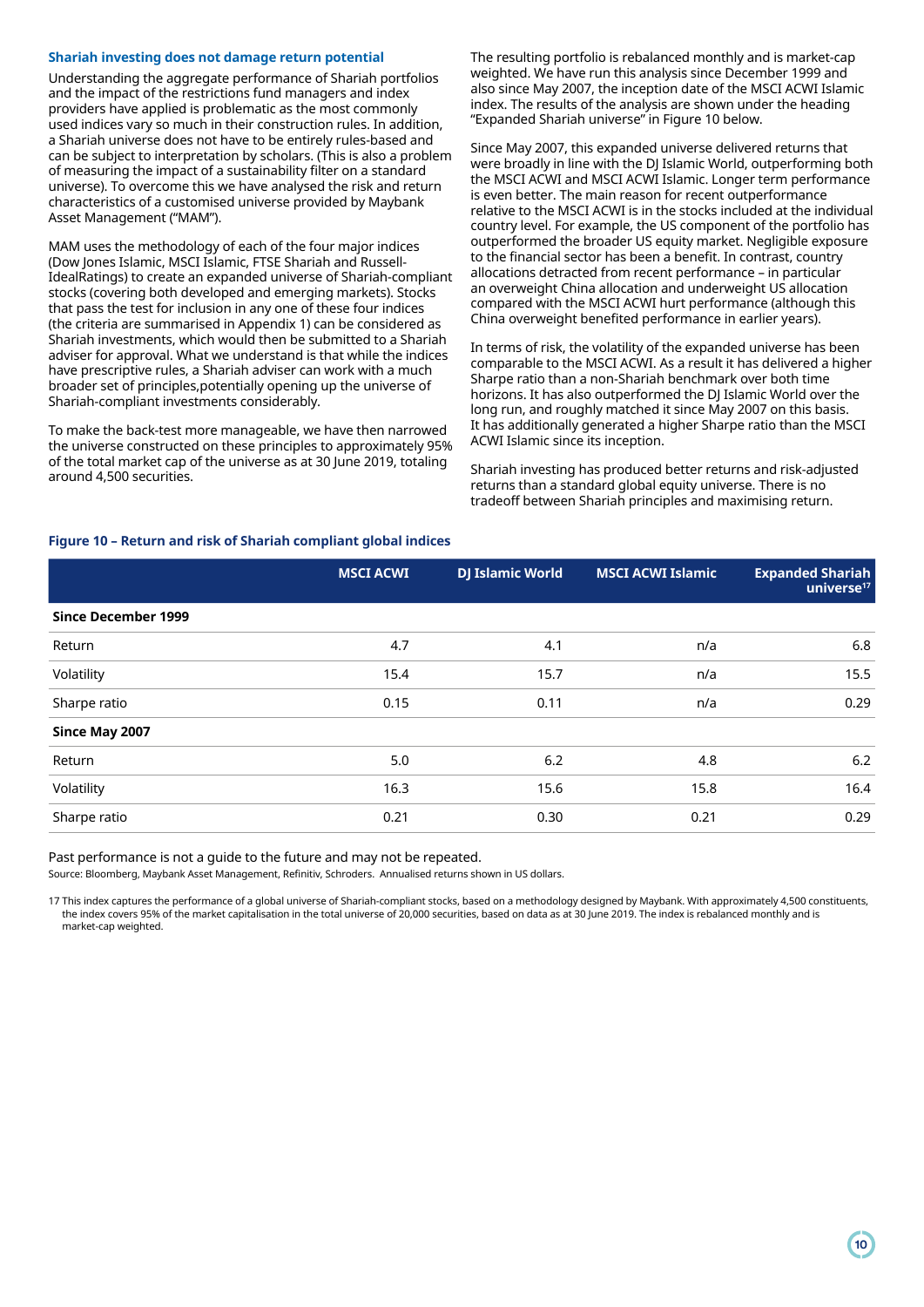#### **Sustainable investing can enhance performance**

There is a large body of academic research supporting the view that there is a positive relationship between companies with strong ESG criteria and corporate financial performance. The most exhaustive academic study in this area, which combined the findings of around 2,200 individual studies, found that the large majority of studies demonstrated a positive relationship between ESG criteria and corporate financial performance<sup>18</sup>. Roughly 90% of studies found a non-negative relationship.

Some explanations are intuitive. A stronger corporate culture and focus on the long term can improve the adaptability and durability of a business model. Superior relationships with stakeholders, such as suppliers, have also been shown to result in fewer disruptions<sup>19</sup>. Avoiding companies with poor ESG credentials can also reduce the risk of being exposed to controversies. Companies with stronger ESG scores tend to have lower drawdowns (peak to trough declines) than those with poor scores (Figure 11).

- 18 Gunnar Friede, Timo Busch & Alexander Bassen (2015) ESG and financial performance: aggregated evidence from more than 2000 empirical studies, Journal of Sustainable Finance & Investment, 5:4, 210-233, DOI: 10.1080/20430795.2015.1118917
- 19 Lee and Faff (2009), who show that firms with superior sustainability scores have a substantially lower idiosyncratic risk. Similar findings are provided by Oikonomou, Brooks, and Pavelin (2012). The insurance value of CSR against risks has also been stressed by Godfrey (2005), Godfrey, Merrill, and Hansen (2009), and Koh, Qian, and Wang.

#### **Figure 11: Stronger ESG leads to lower drawdown risk**

Maximum five-year drawdown, 2005-2015



Past performance is not a guide to the future and may not be repeated. \* Based on average of Environmental, Social and Governance scores applied to the universe of ESG-ranked stocks in the BofAML US coverage universe. Source: Schroders, Thomson Reuters, BofA Merrill Lynch Global Research.

# **Conclusion**

**Sustainable investing is growing in popularity. The Schroders Global Investor Study found that many investors in Asia and in the Muslim world are putting an increased emphasis on this in how they allocate their investments and are concerned about the impact that climate change will have on their portfolios. There is an opportunity for the Shariah investment industry to capitalise on this.** 

**The teachings of Islam are firmly aligned with the principles of sustainable investing. This needs to be formally recognised in product offerings and this aspect needs to be promoted more actively to potential investors. Incorporation of sustainability considerations is both complementary in philosophy to Shariah investing and has the potential to improve investment outcomes. The Shariah industry has languished but, if it bridges this divide, it has the potential to grow substantially and better serve the Muslim community.**

# **Contacts**

#### **Jerry Low**

**Head of Marketing Southeast Asia Schroder Investment Management (Singapore) Ltd**

jerry.low@schroders.com Tel: +65 6800 7641

138 Market Street #23-01 CapitaGreen Singapore 048946

## **Dr Liza Mydin**

## **Head of Corporate Strategy Maybank Islamic Berhad**  liza.mydin@maybank.com

Tel: +603 2297 2289 Level 4, Dataran Maybank Jalan Maarof, Bangsar 59000 Kuala Lumpur Malaysia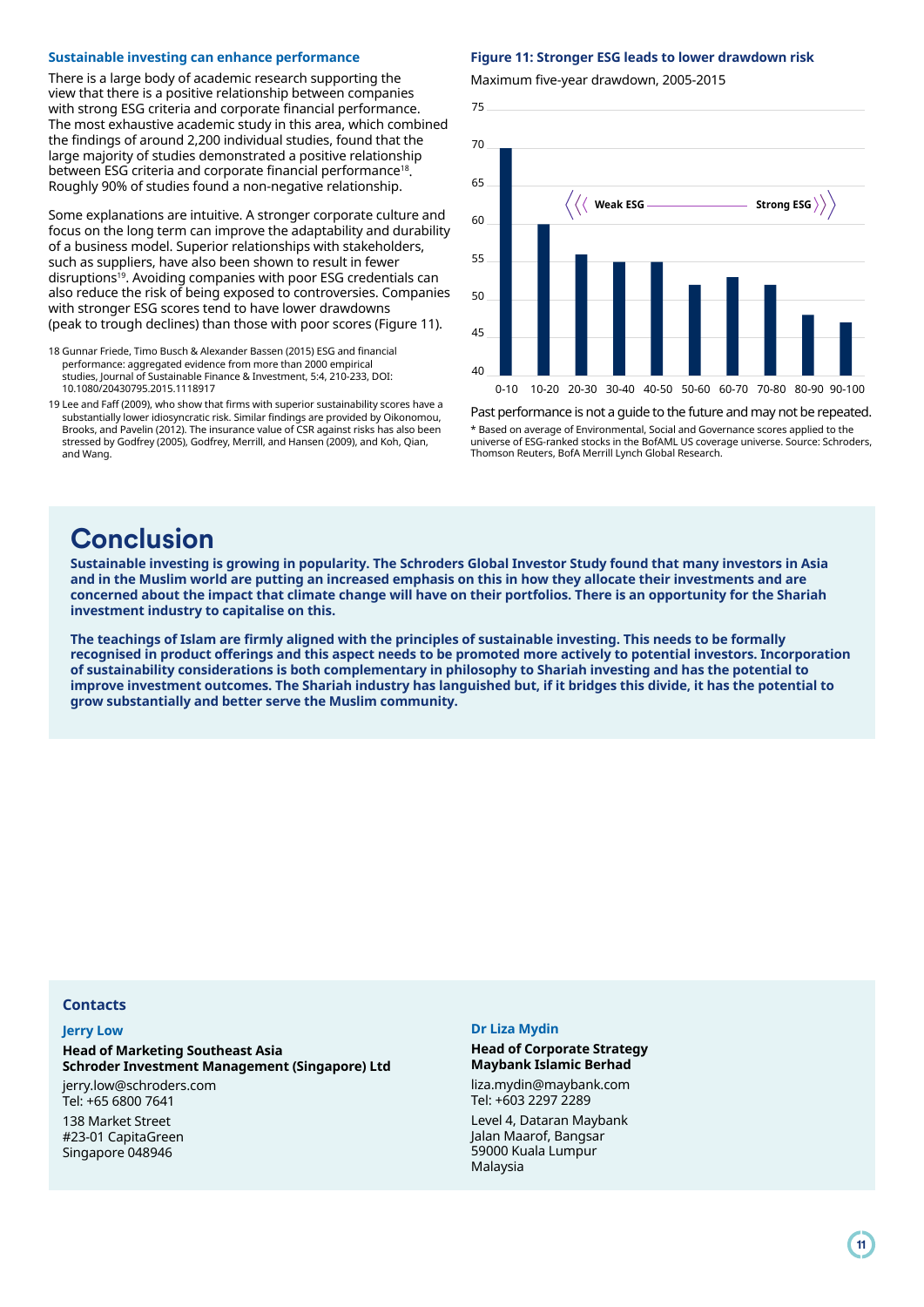# **Appendix 1: Typical Shariah exclusions**

Sustainable investing often takes an integrated, as opposed to exclusionary approach. In addition, there are many differing views about what constitutes a sustainable or responsible company or sector. However, certain sectors tend to score more poorly on sustainability criteria and are consistently underweighted in sustainable portfolios. These have been highlighted below.

| <b>Common exclusions/</b><br>non-preferred sectors | <b>Shariah-compliant investing</b> | <b>Sustainable investing</b> |
|----------------------------------------------------|------------------------------------|------------------------------|
| Adult entertainment                                |                                    |                              |
| Alcohol                                            |                                    |                              |
| Gambling                                           |                                    |                              |
| Tobacco                                            |                                    |                              |
| Weapons/arms/defence good<br>manufacturing         |                                    |                              |

| Hotels                                      | $\bullet$ |            |  |  |  |  |
|---------------------------------------------|-----------|------------|--|--|--|--|
| Food production packaging<br>and processing | $\bullet$ |            |  |  |  |  |
| Movies                                      | $\bullet$ |            |  |  |  |  |
| Music                                       | $\bullet$ |            |  |  |  |  |
| Non-Islamic banking                         | $\bullet$ |            |  |  |  |  |
| Non-Islamic finance                         | $\bullet$ |            |  |  |  |  |
| Non-Islamic insurance                       | $\bullet$ |            |  |  |  |  |
| Pork-related products                       | $\bullet$ | $\ddagger$ |  |  |  |  |
| Television                                  | $\bullet$ |            |  |  |  |  |
|                                             |           |            |  |  |  |  |
| Fossil fuels<br>$\bullet$                   |           |            |  |  |  |  |
|                                             |           |            |  |  |  |  |

| Non-permissible threshold (less than) |  |
|---------------------------------------|--|
|                                       |  |

| <b>Accounting ratio thresholds</b>       |                                        |     |  |  |  |  |
|------------------------------------------|----------------------------------------|-----|--|--|--|--|
| Total debt                               | 33                                     | n/a |  |  |  |  |
| Total cash + interest bearing securities | 33                                     | n/a |  |  |  |  |
| Total receivables                        | 33                                     | n/a |  |  |  |  |
| Denominator                              | 2 yr average market cap or asset value | n/a |  |  |  |  |

† Some responsible investing funds exclude pork and other meat-related products due to the carbon footprint of meat. Source:S&P Dow Jones, Schroders.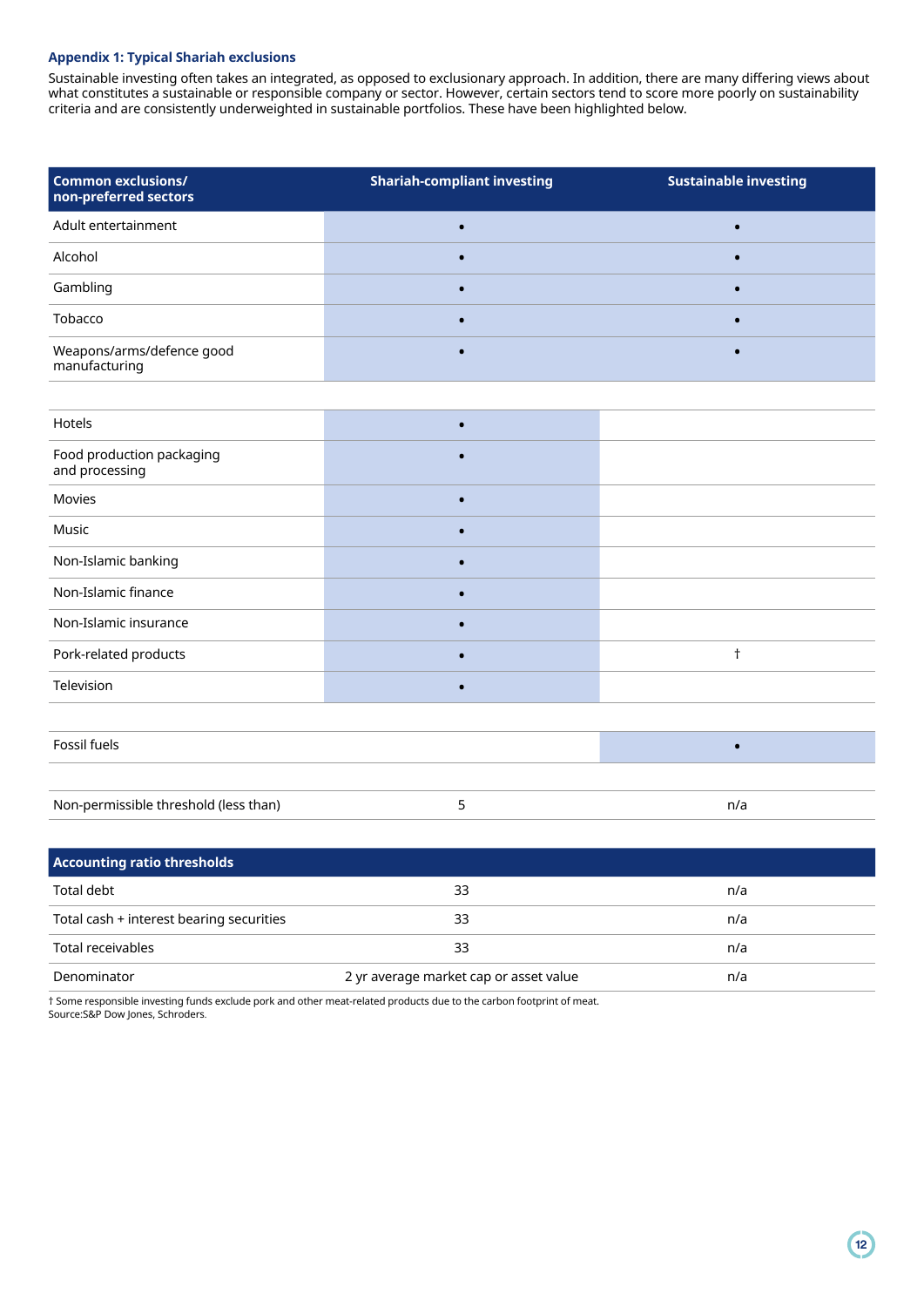|                                                                                | <b>FTSE</b>                                                                                                                                                                                                                                                   | <b>Russell IdealRatings</b>                                                                                                                                                                                                                                                                                                                                                                                                                               | <b>DJIM</b>                                                                                                                              | <b>MSCI</b>                                                                                                                                                                                                                                              |
|--------------------------------------------------------------------------------|---------------------------------------------------------------------------------------------------------------------------------------------------------------------------------------------------------------------------------------------------------------|-----------------------------------------------------------------------------------------------------------------------------------------------------------------------------------------------------------------------------------------------------------------------------------------------------------------------------------------------------------------------------------------------------------------------------------------------------------|------------------------------------------------------------------------------------------------------------------------------------------|----------------------------------------------------------------------------------------------------------------------------------------------------------------------------------------------------------------------------------------------------------|
| Prohibited Industries and 1. Conventional<br><b>Activities</b>                 | financial services<br>2. Alcohol<br>3. Pork-related products<br>and non-halal food<br>production, packaging<br>and processing<br>4. Entertainment<br>(casinos, gambling<br>and pornography)<br>5. Tobacco<br>6. Weapons, arms<br>and defence<br>manufacturing | 1. Adult Entertainment<br>2. Advertising,<br>other than<br>internet based<br>3. Alcohol<br>4. Cinema<br>5. Conventional banking<br>6. Defence<br>7. Gambling<br>8. Adult games<br>9. Gold & silver hedging<br>10. Insurance<br>11. Mortgage & lease<br>12. Music<br>13. Meat not-slaughtered<br>in Monotheistic<br>country<br>14. Other<br>financial services<br>15. Other financials<br>(Middle East)<br>16. Pork<br>17. Tobacco<br>18. Country - Israel | 1. Alcohol<br>2. Pork-related products<br>3. Conventional<br>financial services<br>4. Entertainment<br>5. Tobacco<br>6. Weapon & defence | 1. Alcohol<br>2. Tobacco<br>3. Pork<br>4. Conventional<br>financial services<br>5. Defence/weapons<br>6. Gambling/casino<br>7. Music producers and<br>distributors of music<br>8. Hotels, owners and<br>operators<br>9. Cinema<br>10. Adult Enterainment |
| Debt / Total Assets                                                            | 33%                                                                                                                                                                                                                                                           | 33%                                                                                                                                                                                                                                                                                                                                                                                                                                                       | 33%                                                                                                                                      | 33%                                                                                                                                                                                                                                                      |
| Cash + Interest bearing<br>deposits / Total Assets                             | 33%                                                                                                                                                                                                                                                           | 33%                                                                                                                                                                                                                                                                                                                                                                                                                                                       | 33%                                                                                                                                      | 33%                                                                                                                                                                                                                                                      |
| Receivables / Total Assets                                                     | 50%                                                                                                                                                                                                                                                           | n/a                                                                                                                                                                                                                                                                                                                                                                                                                                                       | 33%                                                                                                                                      | 33%                                                                                                                                                                                                                                                      |
| <b>Definition of Total Assets</b>                                              | Book value of assets                                                                                                                                                                                                                                          | 12 month trailing<br>market capitalisation                                                                                                                                                                                                                                                                                                                                                                                                                | 24 month trailing<br>market capitalisation                                                                                               | Book value of assets                                                                                                                                                                                                                                     |
| Income from Non-<br>compliant activities<br>which would need<br>to be purified | Do not exceed 5% of<br>total revenue                                                                                                                                                                                                                          | Do not exceed 5% of<br>total revenue                                                                                                                                                                                                                                                                                                                                                                                                                      | Do not exceed 5% of<br>total revenue                                                                                                     | Do not exceed 5% of<br>total revenue                                                                                                                                                                                                                     |